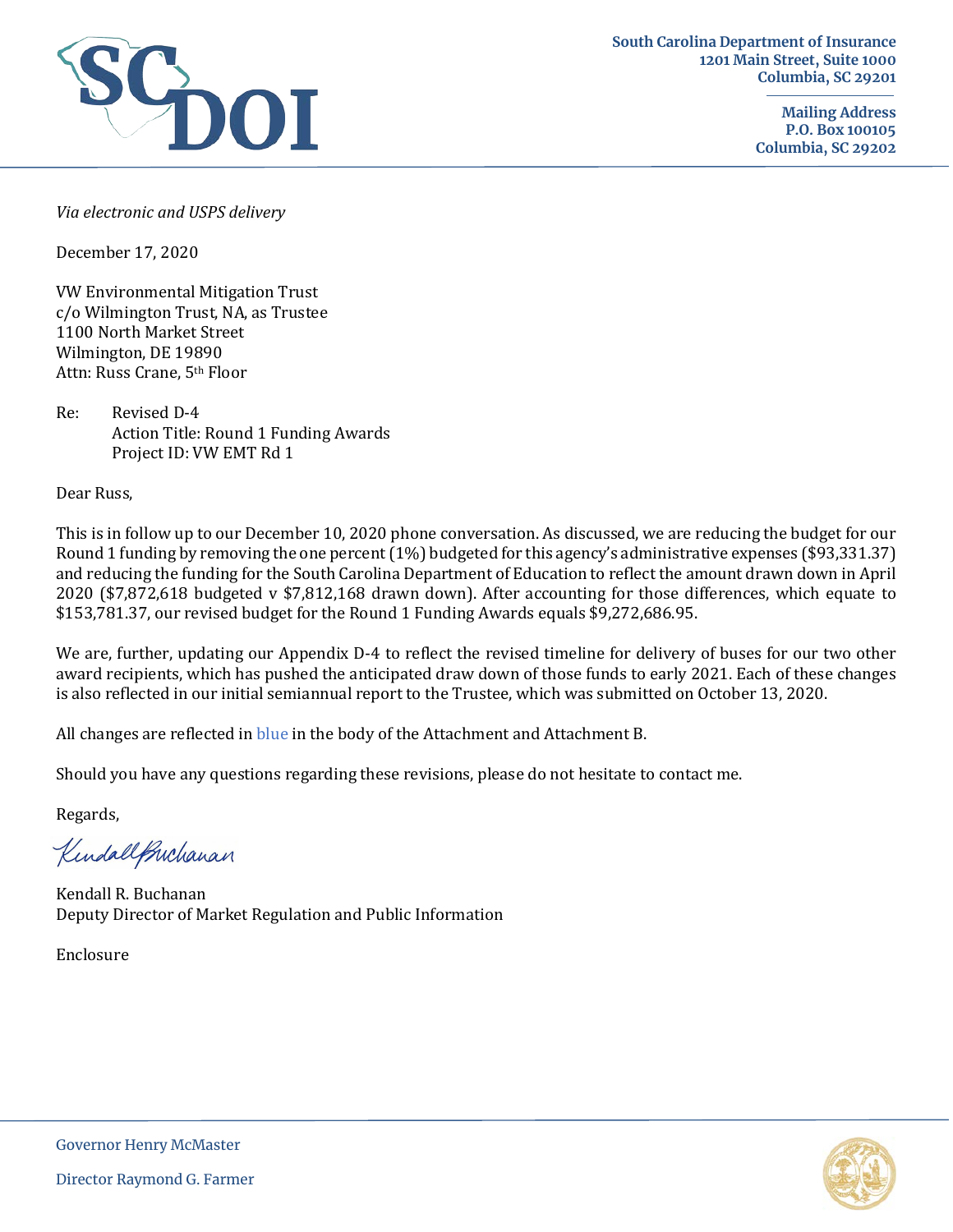**APPENDIX D-4 Beneficiary Eligible Mitigation Action Certification** 

 $\epsilon$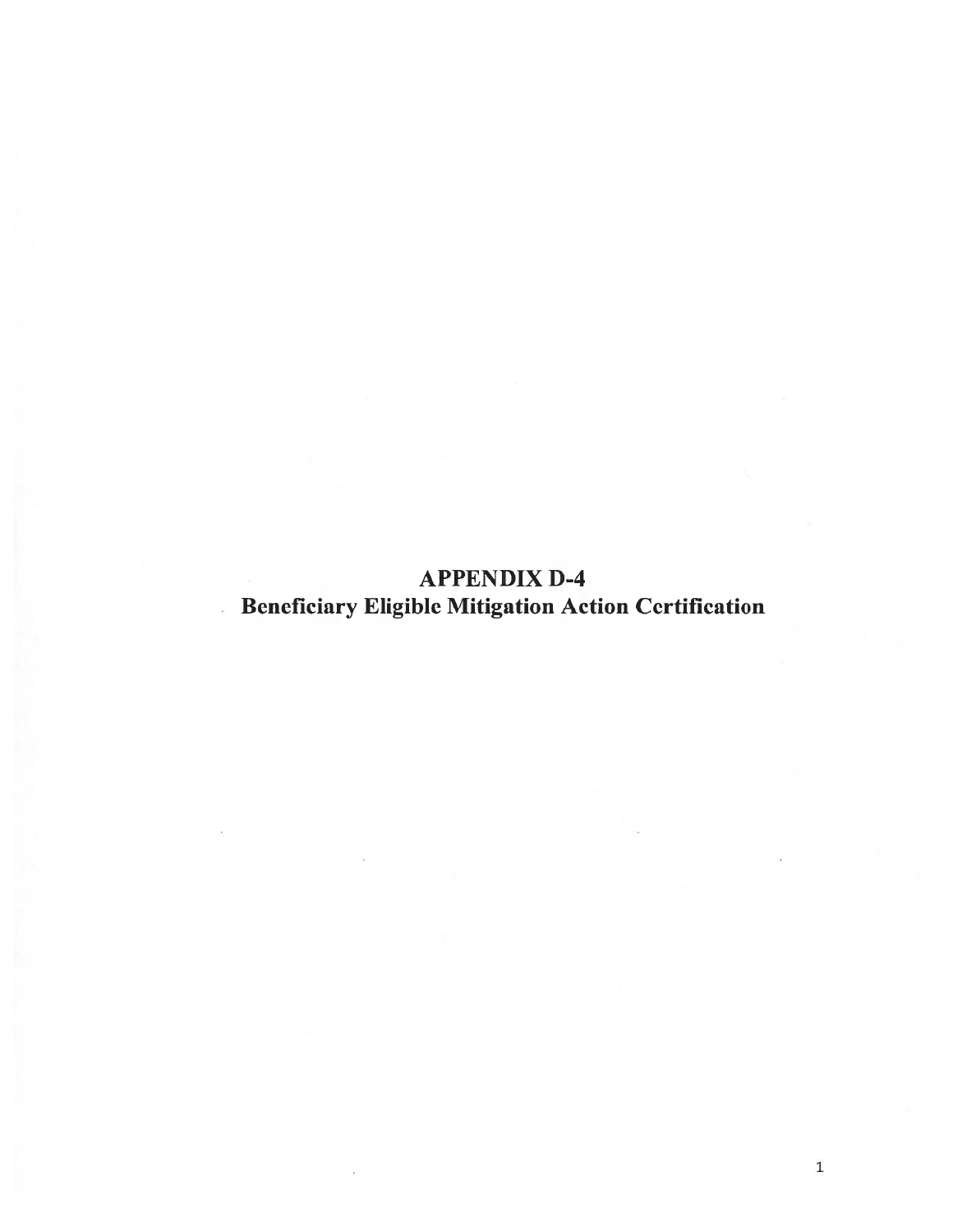#### **BENEFICIARY ELIGIBLE MITIGATION ACTION CERTIFICATION**

Beneficiary State of South Carolina

Lead Agency Authorized to Act on Behalf of the Beneficiary South Carolina Department of Insurance (Any authorized person with delegation of such authority to direct the Trustee delivered to the Trustee pursuant to a Delegation of Authority and Certificate of Incumbency)

| <b>Action Title:</b>                                            | Round 1 Funding Awards                                                                   |
|-----------------------------------------------------------------|------------------------------------------------------------------------------------------|
| <b>Beneficiary's Project ID:</b>                                | VW EMT Rd 1                                                                              |
| <b>Funding Request No.</b>                                      | (sequential) 1                                                                           |
| <b>Request Type:</b><br>(select one or more)                    | $\Box$ Reimbursement<br>$\Box$ Advance<br>Other (specify): To be determined by recipient |
| Payment to be made to:<br>(select one or more)                  | $\Box$ Beneficiary<br>Other (specify): To be provided later via Attachment As            |
| <b>Funding Request &amp;</b><br><b>Direction (Attachment A)</b> | $\Box$ Attached to this Certification<br>■ To be Provided Separately                     |

#### **SUMMARY**

Eligible Mitigation Action | Appendix D-2 item (specify): Category 2: Class 4-8 School Bus, Shuttle Bus, or Transit Bus  $\Box$  Item 10 - DERA Option (5.2.12) (specify and attach DERA Proposal): **Action Type** 

Explanation of how funding request fits into Beneficiary's Mitigation Plan (5.2.1): see attachment

Detailed Description of Mitigation Action Item Including Community and Air Quality Benefits (5.2.2): see attachment

**Estimate of Anticipated NOx Reductions (5.2.3):** 

see attachment

Identification of Governmental Entity Responsible for Reviewing and Auditing Expenditures of Eligible Mitigation Action Funds to Ensure Compliance with Applicable Law (5.2.7.1): South Carolina Department of Insurance

Describe how the Beneficiary will make documentation publicly available (5.2.7.2).

## see attachment

Describe any cost share requirement to be placed on each NOx source proposed to be mitigated (5.2.8). see attachment

Describe how the Beneficiary complied with subparagraph 4.2.8, related to notice to U.S. Government **Agencies** (5.2.9).

see attachment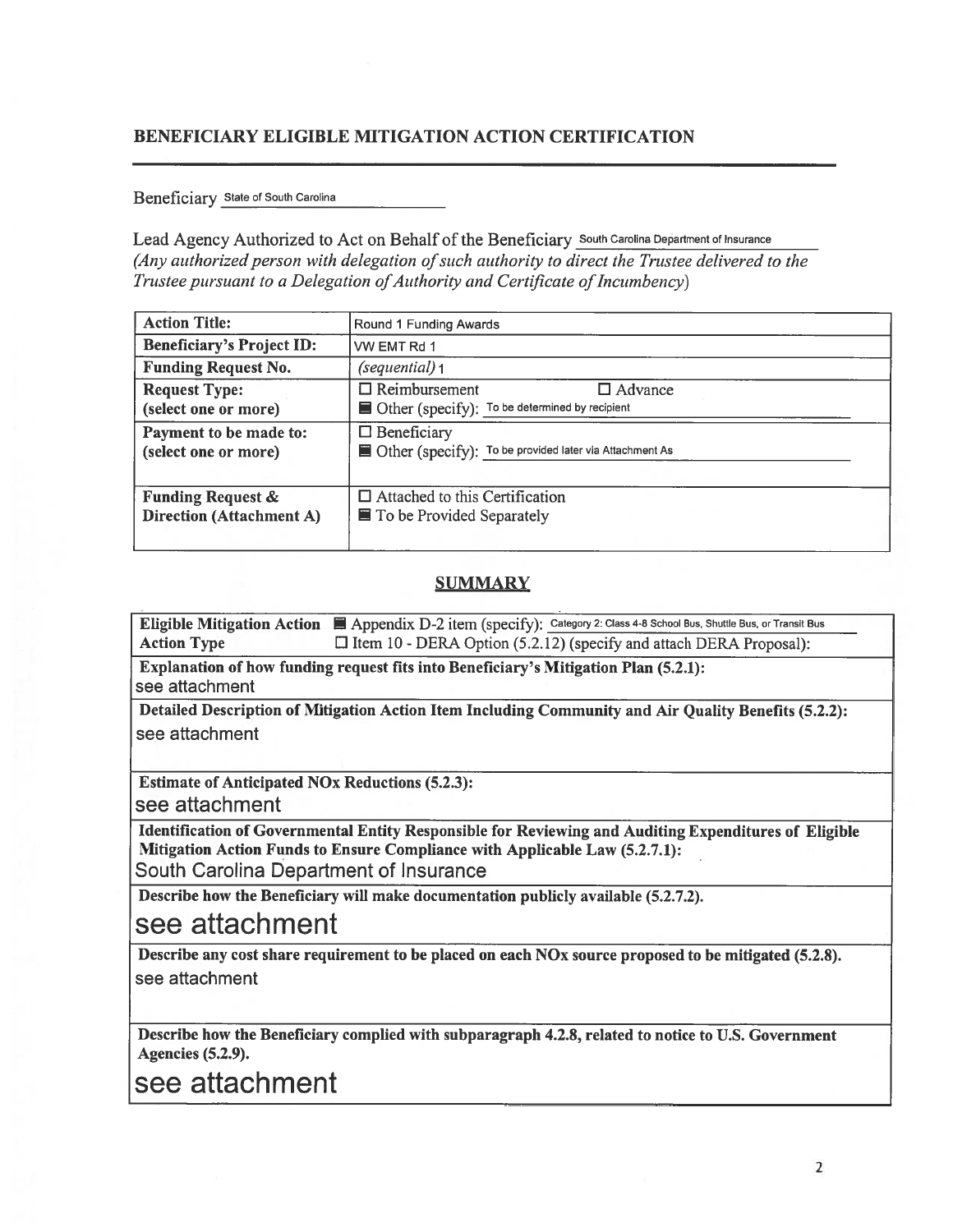If applicable, describe how the mitigation action will mitigate the impacts of  $\overline{NOx}$  emissions on communities that have historically borne a disproportionate share of the adverse impacts of such emissions (5.2.10).

N/A. All counties in SC are in attainment of the NAAQS, including the 2015 standard for ozone (i.e., 70 parts per billion).

#### **ATTACHMENTS** (CHECK BOX IF ATTACHED)

| □      | <b>Attachment A</b> | <b>Funding Request and Direction.</b>                                                                                                                                                                  |
|--------|---------------------|--------------------------------------------------------------------------------------------------------------------------------------------------------------------------------------------------------|
| ☑      | <b>Attachment B</b> | Eligible Mitigation Action Management Plan Including Detailed<br>Budget and Implementation and Expenditures Timeline (5.2.4).                                                                          |
| ☑      | <b>Attachment C</b> | Detailed Plan for Reporting on Eligible Mitigation Action<br>Implementation (5.2.11).                                                                                                                  |
| ☑      | <b>Attachment D</b> | Detailed cost estimates from selected or<br>potential vendors for each proposed expenditure<br>exceeding \$25,000 (5.2.6). [Attach only if project involves vendor<br>expenditures exceeding \$25,000. |
| □      | <b>Attachment E</b> | <b>DERA Option (5.2.12).</b> [Attach only if using DERA option.]                                                                                                                                       |
| $\Box$ | <b>Attachment F</b> | Attachment specifying amount of requested funding to be<br>debited against each beneficiary's allocation (5.2.13). [Attach<br>only if this is a joint application involving multiple beneficiaries.    |

#### **CERTIFICATIONS**

By submitting this application, the Lead Agency makes the following certifications:

- **State of South Carolina** This application is submitted on behalf of Beneficiary  $\mathbf{1}$ . and the person executing this certification has authority to make this certification on behalf of the Lead Agency and Beneficiary, pursuant to the Certification for Beneficiary Status filed with the Court.
- $2.$ Beneficiary requests and directs that the Trustee make the payments described in this application and Attachment A to this Form.
- $3.$ This application contains all information and certifications required by Paragraph 5.2 of the Trust Agreement, and the Trustee may rely on this application, Attachment A, and related certifications in making disbursements of trust funds for the aforementioned Project ID.
- 4. Any vendors were or will be selected in accordance with a jurisdiction's public contracting law as applicable. (5.2.5)
- $5.$ Beneficiary will maintain and make publicly available all documentation submitted in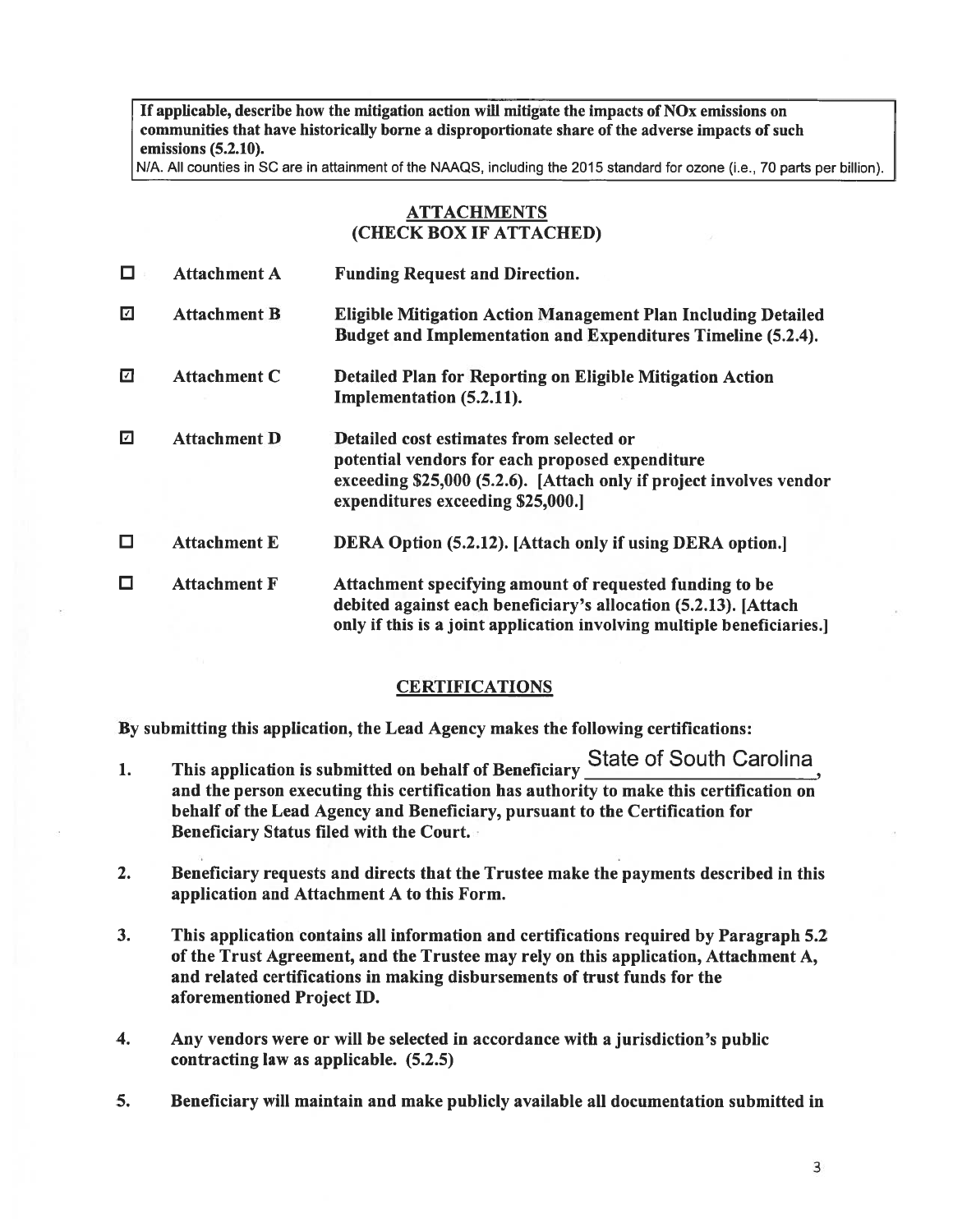support of this funding request and all records supporting all expenditures of eligible mitigation action funds subject to applicable laws governing the publication of confidential business information and personally identifiable information. (5.2.7.2)

**DATED:** 

 $10/4/19$ 

KindallBuchanan

**Deputy Director** 

South Carolina Department of Insurance

[LEAD AGENCY]

for

**State of South Carolina** 

[BENEFICIARY]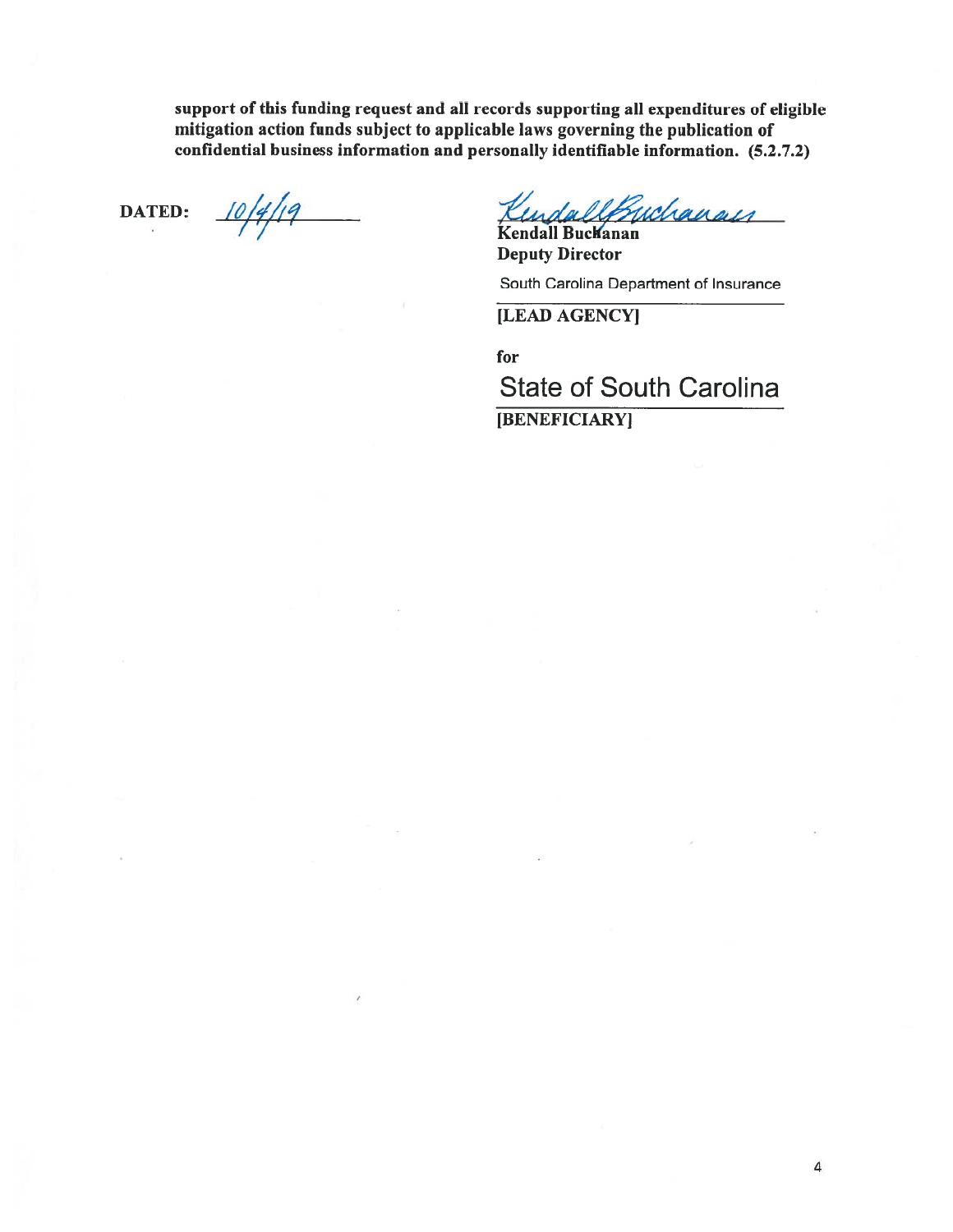State of South Carolina

Action Title: Round 1 Funding Awards **Project ID: VW EMT Rd** 1

#### **Explanation of how funding request fits into Beneficiary's Mitigation Plan (5.2.1):**

According to the United States Environmental Protection Agency (EPA), over half (55%) of the diesel only NOx emissions in South Carolina come from on-road diesel heavy duty vehicles. Given this, and the additional considerations outlined in South Carolina's Beneficiary Mitigation Plan, South Carolina prioritized Category 2 (Class 4-8 School, Shuttle, and Transit Buses) for funding, noting that 80% to 100% of the state's allocation would be utilized to fund Eligible Mitigation Actions under this category.

Our first round of funding, which was made available in March 2019, was designed to fund up to \$10 million of Category 2 projects. Following a review of the eight applications submitted, the state awarded up to \$9.33 million in projects to replace 82 school and transit buses.

#### **Detailed Description of Mitigation Action Item Including Community and Air Quality Benefits (5.2.2):**

The 82 buses to be funded have been awarded as follows:

- 78 propane school buses for the South Carolina Department of Education, going to the following school districts: Horry County Schools (20), Richland District 2 (18), Beaufort County Schools (18), and Lexington District 1 (22);
- 3 electric transit buses for the Berkeley-Charleston-Dorchester Council of Governments[1](#page-5-0) going to Charleston; and
- 1 compressed natural gas bus going to the City of Anderson.

Over 80% of Round 1 funding will be utilized to replace 78 Model Year 1988 school buses, all of which have in excess of 240,000 miles, reaching as high as 650,000 miles. These buses are well outside of their useful life, posing a risk to the safety and wellbeing of the children that rely upon them to get to and from school. They will be replaced with Model Year 2020 propane buses, resulting in cleaner, safer transportation for our students. The nitrogen oxides (NOx) emitted from the Model Year 1988 buses are rated at 10.7 versus a rating of 0.16 for the new propane school buses, as rated by current engine model standards.

Additional benefits include less noise pollution and improved operational economy due to less expensive fuel costs for propane as compared to diesel. There is also a slight reduction in the maintenance costs for propane buses as compared to diesel buses. Finally, the 78 school buses to be replaced lack many of the safety features found on newer buses, such as safer passenger seating, safer driver restraint systems, improved driver ergonomics and visibility, anti-lock brakes, self-adjusting air-brakes, electronic stability control, air ride suspension, LED lighting, additional stop arm, 360 degree exterior camera system, and air conditioning.

An additional 16% of this funding will be utilized to replace three Model Year 1996 diesel transit buses, all of which have at or near one million miles. These vehicles will be in transit revenue service seven days per week, 365 days per year, serving Route 10 on Rivers Avenue (US 78) in the greater

 $\overline{a}$ 

<span id="page-5-0"></span><sup>1</sup> The Berkeley-Charleston-Dorchester Council of Governments (BCDCOG) is the administrating and planning agency for the Charleston Area Regional Transportation Authority (CARTA)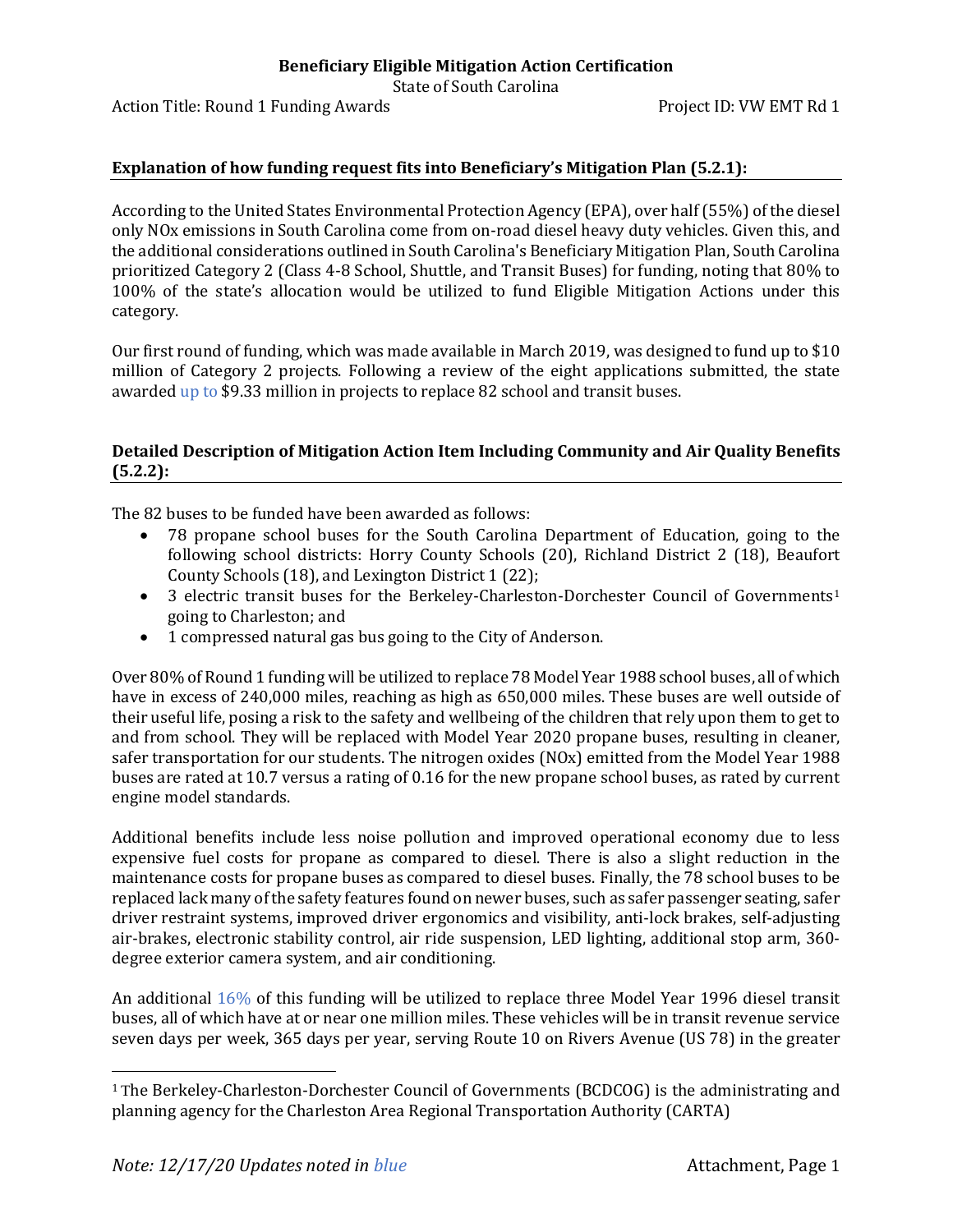State of South Carolina

Action Title: Round 1 Funding Awards **Project ID: VW EMT Rd** 1

Charleston area. This is CARTA's most productive route, serving 25% of its riders with a little more than 1 million riders per year, and operates along the Region's first proposed bus rapid transit corridor.

Seventy percent (70%) of the route's riders are transit dependent. Many of these riders are traveling to work and this route services Trident Health Systems, the Medical University of South Carolina, the Charleston peninsula, Boeing (through connection), and the airport (through connection), among others. Further, this route serves several census tracts designated as Opportunity Zones (low income households that have historically experienced the negative health effects of emissions from industrial, roadway, and rail projects).

Route 10 is operational from 6:00am to 1:00am on weekdays and 7:00am to 12:00am on weekends with an average annual mileage of 60,930 miles per bus.

These electric transit buses will help to reduce congestion and emissions from traffic growth in one of the most quickly growing areas of our state. Additional benefits include better fuel economy (the average fuel economy of the buses being replaced is less than 5 mpg) and lower maintenance costs. Proterra has estimated a savings of \$448,000 over a 12-year lifetime for an all-electric bus as compared to a traditional diesel vehicle.

The remaining Round 1 funding will replace a Model Year 2006 diesel bus with nearly 400,000 miles with a Model Year 2020 compressed natural gas (CNG) bus. It will operate in the highest density areas of the City of Anderson. The transit bus will be in service Monday through Friday from 6:30am to 6:30pm, excluding state holidays, with an estimated average annual mileage in excess of 50,000 miles. The City has already realized maintenance cost savings from the two existing CNG buses recently added to their fleet. They also report minimal repair costs and additional costs savings realized through their preventive maintenance and training programs.

#### **Estimate of Anticipated NOx Reductions (5.2.3):**

We calculated anticipated NOx reductions utilizing a publicly available environmental tool, the Argonne National Laboratory Heavy-Duty Vehicle Emissions Calculator (HDVEC). The HDVEC was used to calculate an estimate of NOx emission reductions over the lifetime of the project for each of the projects funded. It also provided calculations of reductions in particulate matter  $(PM_{2.5})$  and greenhouse gases (GHGs). We combined the results for all three funded projects to develop aggregated estimates of anticipated NOx reductions.

Based upon the HDVEC tool, the 82 buses will reduce emissions as follows:

- $\bullet$  -64,102 lbs of NO<sub>x</sub>,
- $\bullet$  -1,389 lbs of PM<sub>2.5</sub>, and
- -2,678 short tons of GHGs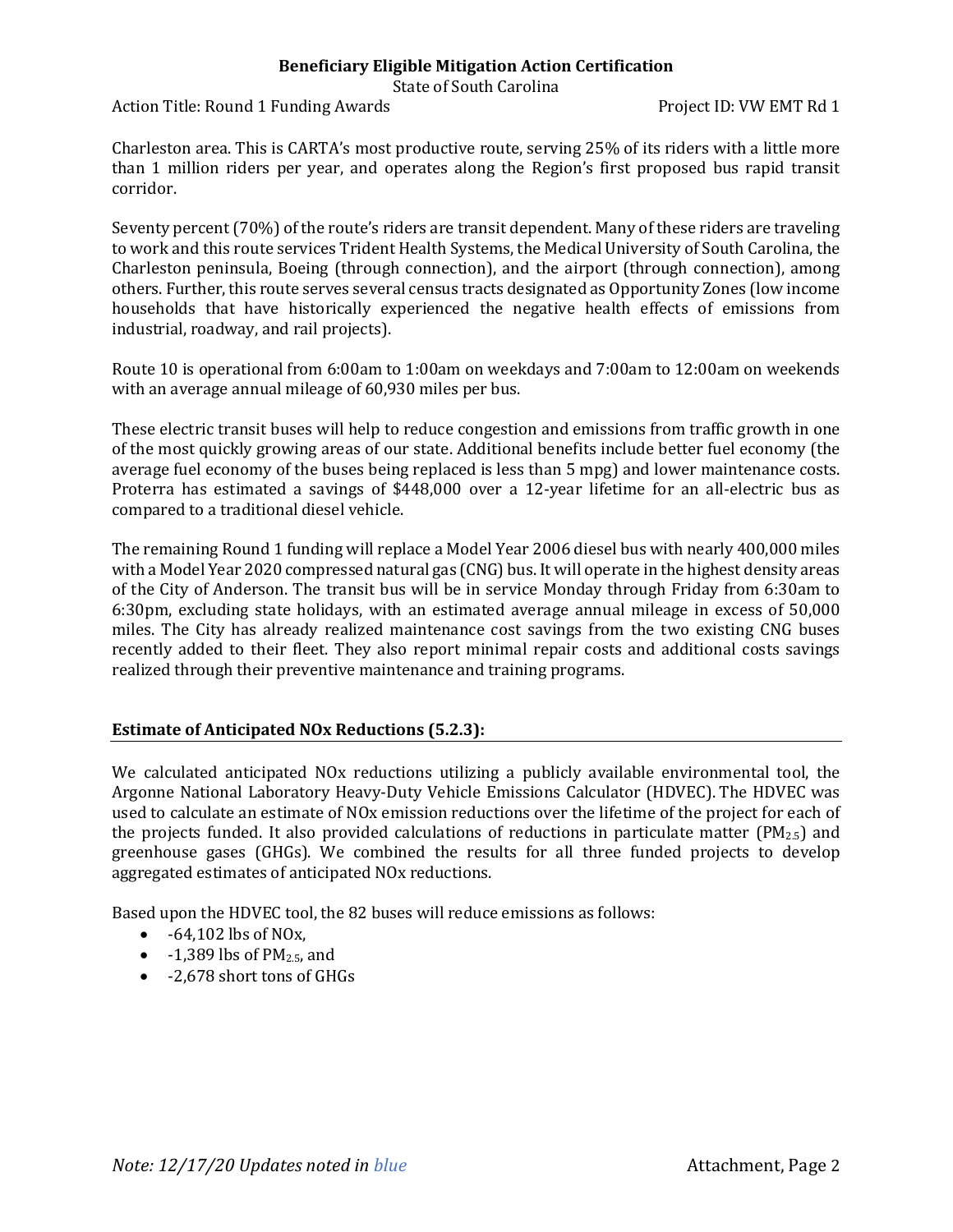State of South Carolina

Action Title: Round 1 Funding Awards **Project ID: VW EMT Rd** 1

#### **Describe how the Beneficiary will make documentation publicly available (5.2.7.2):**

Our public records policy is outlined in Section VII of the state's Beneficiary Mitigation Plan (BMP) and in Section III of the Request for Applications: Round 1 - Application Manual. What follows is an excerpt from the Application Manual.

#### **South Carolina's Records**

As noted in the state's BMP, South Carolina is committed to an implementation process that is open and transparent. Accordingly, all applications for funding will be made publicly available on the VW website at **vwsettlement.sc.gov.** Further, all documentation and records submitted by South Carolina in support of a funding request, including documentation and records supporting expenditures, will be posted on this website. For more information on public access to documents related to the EMT, please refer to Section VII of the state's Beneficiary Mitigation Plan.

#### **National Trustee's Records**

In addition to the South Carolina Department of Insurance (SCDOI) making the above-referenced information publicly available, the National Trustee has established a website, [https://www.vwenvironmentalmitigationtrust.com,](https://www.vwenvironmentalmitigationtrust.com/) where the Trustee will post each funding request.

#### **Treatment of Confidential Information**

The SCDOI will maintain the confidentiality of certain items that are exempt from the South Carolina Freedom of Information Act (FOIA), SC Code §30-4-10 et seq. An applicant or funding recipient is required to identify any item that they believe to be exempt from FOIA as a part of their application for funding or submission of documentation relating to a funding award. The SCDOI will review any requests for redaction to determine whether such information should be withheld from public disclosure pursuant to FOIA. The publication of records relating to the VW EMT will also be governed by the Family Privacy Protection Act, SC Code §30-2-10 et seq. Pursuant to the Act, the SCDOI will redact personal information, which includes bank account numbers.

#### **Record Retention**

The Finalized Trust Agreement requires that South Carolina maintain and make publicly available all documentation and records discussed in this section until the Termination Date of the Trust pursuant to Paragraph 6.8 of the Trust Agreement.

#### **Describe any cost share requirement to be placed on each NOx source proposed to be mitigated (5.2.8):**

As noted below, each funding recipient is expected to allocate any scrap revenue toward the overall project costs with any such revenue reducing the costs to be borne through the Volkswagen Environmental Mitigation Trust. In addition, the transit buses include external funding sources as outlined below.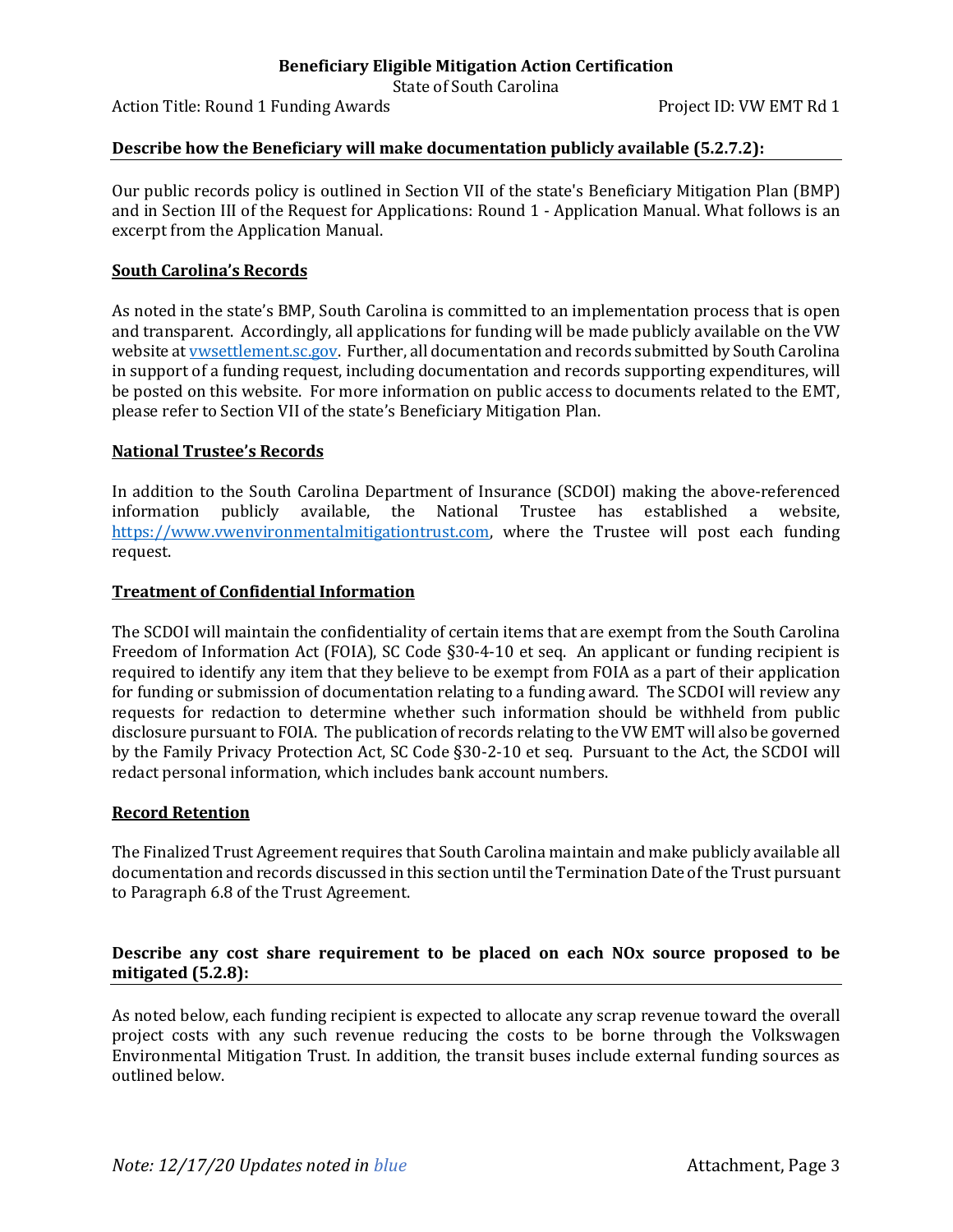State of South Carolina

Action Title: Round 1 Funding Awards **Project ID: VW EMT Rd** 1

#### **1. SC Department of Education**

- $\checkmark$  78 Thomas Built propane school buses
- Award Amount: Up to  $$7,872,618.00$  ( $$7,812,168$  funded after accounting for scrap revenue)
- $\checkmark$  Total Project Costs: \$7,872,618.00
- $\checkmark$  SCDOE will provide funding from the following sources:<br>Revenues of \$60,450 from scrappage of buses to
	- Revenues of \$60,450 from scrappage of buses to be replaced were allocated toward project costs

#### **2. Berkeley-Charleston-Dorchester Council of Governments**

- $\checkmark$  3 Proterra electric transit buses + charging stations will be purchased for CARTA
- $\checkmark$  Award Amount: Up to \$1,386,950.40
- $\checkmark$  Total Project Costs: \$1,963,014.00
- $\checkmark$  BCDCOG will provide funding from the following sources:
	- 29% of total project costs will be funded through Charleston County sales tax (\$576,063.60).
	- Revenues (if any) from scrappage of buses to be replaced will be allocated toward project costs; however, any federal reimbursement required for proceeds in excess of \$5,000 per vehicle will not be included in this offset.
	- The annual lease expenditure for the electric battery used in each bus will be funded through Charleston County sales tax.

#### **3. City of Anderson**

- $\overline{6}$  1 ElDorado National Axess CNG transit bus
- $\checkmark$  Award Amount: Up to \$73,568.55
- Total Project Costs: \$490,457.00
- $\checkmark$  COA will provide funding from the following sources:
	- 85% of total project costs will be funded through a federal grant (\$416,888.45)<br>• Revenues (if any) from scrappage of buses to be replaced will be allocated to
	- Revenues (if any) from scrappage of buses to be replaced will be allocated toward project costs

The total project costs for the above projects (including external funding sources) total \$10,326,089. This figure does not account for any administrative expenses as the South Carolina Department of Insurance will not be drawing down the originally-budgeted EMT funds to offset its administrative expenses associated with overseeing this project.

#### **Describe how the Beneficiary complied with subparagraph 4.2.8, related to notice to U.S. Government Agencies (5.2.9):**

In late February 2018, SCDOI Director Ray Farmer sent a letter to representatives of the US Department of Interior and the US Department of Agriculture notifying them of the availability of Environmental Mitigation Action funds as required under Subparagraph 4.2.8 of the Volkswagen Diesel Emissions Environmental Mitigation Trust for State Beneficiaries, Puerto Rico, and the District of Columbia (the "State Trust Agreement"). This letter was sent via United States postal mail delivery and electronic mail delivery to the addresses provided in the State Trust Agreement.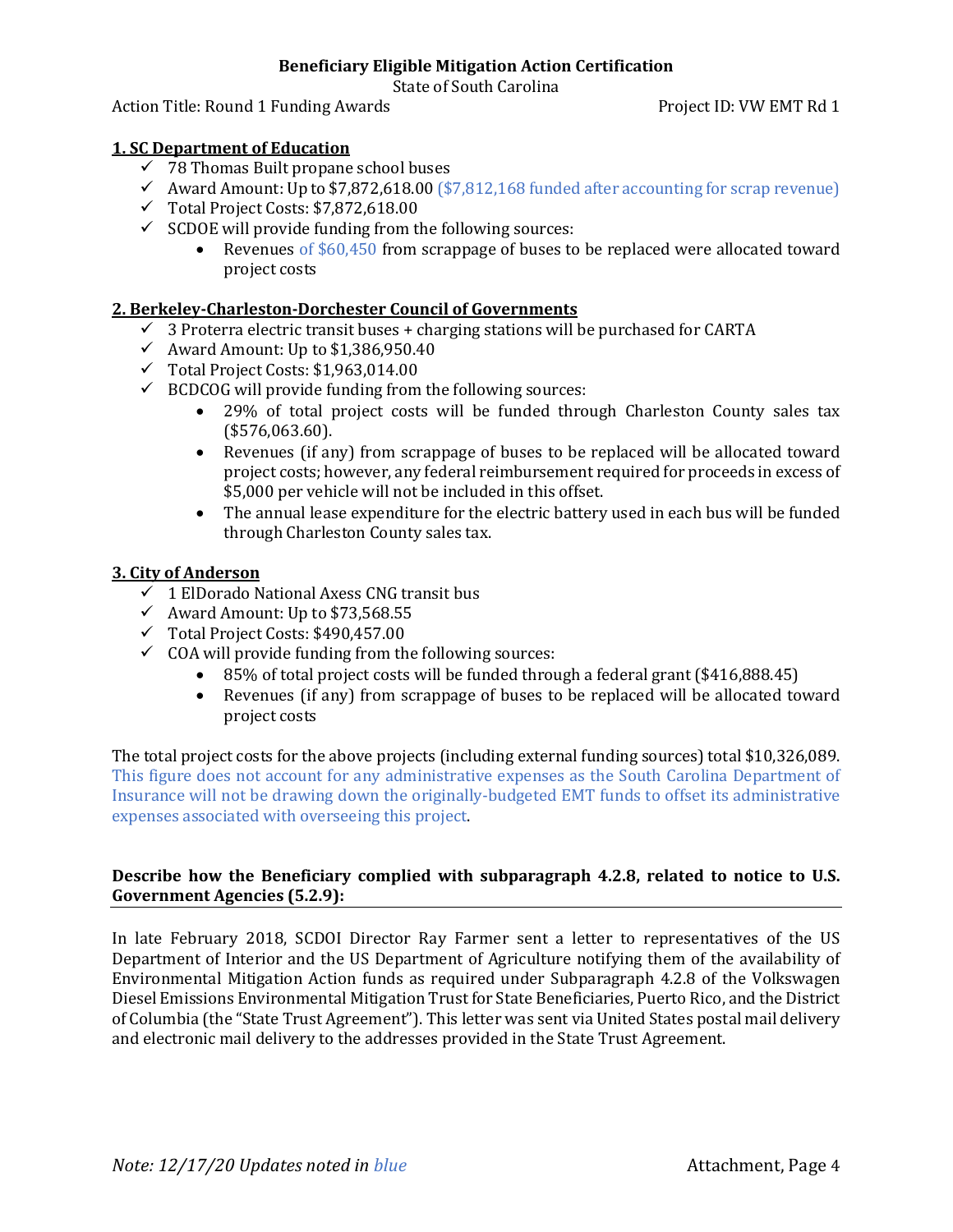State of South Carolina

Action Title: Round 1 Funding Awards Action Title: VW EMT Rd 1

## **ATTACHMENT B**

#### **Eligible Mitigation Action Management Plan Including Detailed Budget and Implementation and Expenditures Timeline (5.2.4)**

Pursuant to Subparagraph 5.2.4 of the State Trust Agreement, the SCDOI submits the following detailed budget and implementation and expenditure timeline. All dates are estimates and are subject to change. Some milestones are specific to one or more funding recipients and are notated accordingly.

#### ROUND 1 FUNDING: PROJECT IMPLEMENTATION SCHEDULE AND MILESTONES

| <b>Milestone</b>                                                | <b>Estimated Date</b>        |
|-----------------------------------------------------------------|------------------------------|
| SCDOI issues request for applications for Round 1 funding       | 3/18/19                      |
| Deadline for Applications for Round 1 funding                   | 5/17/19                      |
| SCDOI provides written approval to funding recipients           | 7/29/19                      |
| Funding recipients execute required Funding Agreement w/ SCDOI  | 8/28/19                      |
| City of Anderson provides documentation of federal cost share   | 8/28/19                      |
| BCDCOG finalizes procurement contract (others already in place) | 8/30/19                      |
| SCDOI Submits D-4 to Wilmington Trust                           | 9/5/19                       |
| Wilmington Trust approves D-4                                   | D-4 Submission               |
|                                                                 | $+60$ days                   |
| Orders placed for replacement buses                             |                              |
| <b>SC Department of Education</b>                               | 8/15/19                      |
| <b>BCDCOG</b>                                                   | 10/24/19                     |
| City of Anderson                                                | 8/27/19                      |
| Delivery of replacement buses                                   |                              |
| <b>SC Department of Education</b>                               | Apr - Jun '20                |
| <b>BCDCOG</b>                                                   | <b>Feb</b> '21               |
| City of Anderson                                                | <b>Feb</b> '21               |
| Start of operation of new buses                                 |                              |
| <b>SC Department of Education</b>                               | $Apr - Jun '20$              |
| <b>BCDCOG</b>                                                   | <b>Feb</b> '21               |
| City of Anderson                                                | <b>Mar '21</b>               |
| Scrappage of diesel buses being replaced <sup>2</sup>           |                              |
| <b>SC Department of Education</b>                               | Jun-Jul '20                  |
| <b>BCDCOG</b>                                                   | <b>Feb</b> '21               |
| City of Anderson                                                | <b>Mar '21</b>               |
| SCDOI verifies scrappage of diesel buses being replaced         | Scrappage + 30 days          |
| Attachment A submitted to request payment for SC Department of  | 4/8/20                       |
| Education                                                       |                              |
| Disbursement of Trust Assets for SC Department of Education     | 4/22/20                      |
| 1st reports due from funding recipients to SCDOI                | 1 <sup>st</sup> Disbursement |
|                                                                 | $+5$ mos                     |
| 1st report due to Wilmington Trust                              | 1 <sup>st</sup> Disbursement |
|                                                                 | $+6$ mos                     |

<span id="page-9-0"></span> $\overline{a}$ <sup>2</sup> SCDOI has imposed a deadline for scrappage of 90 days from receipt of new buses.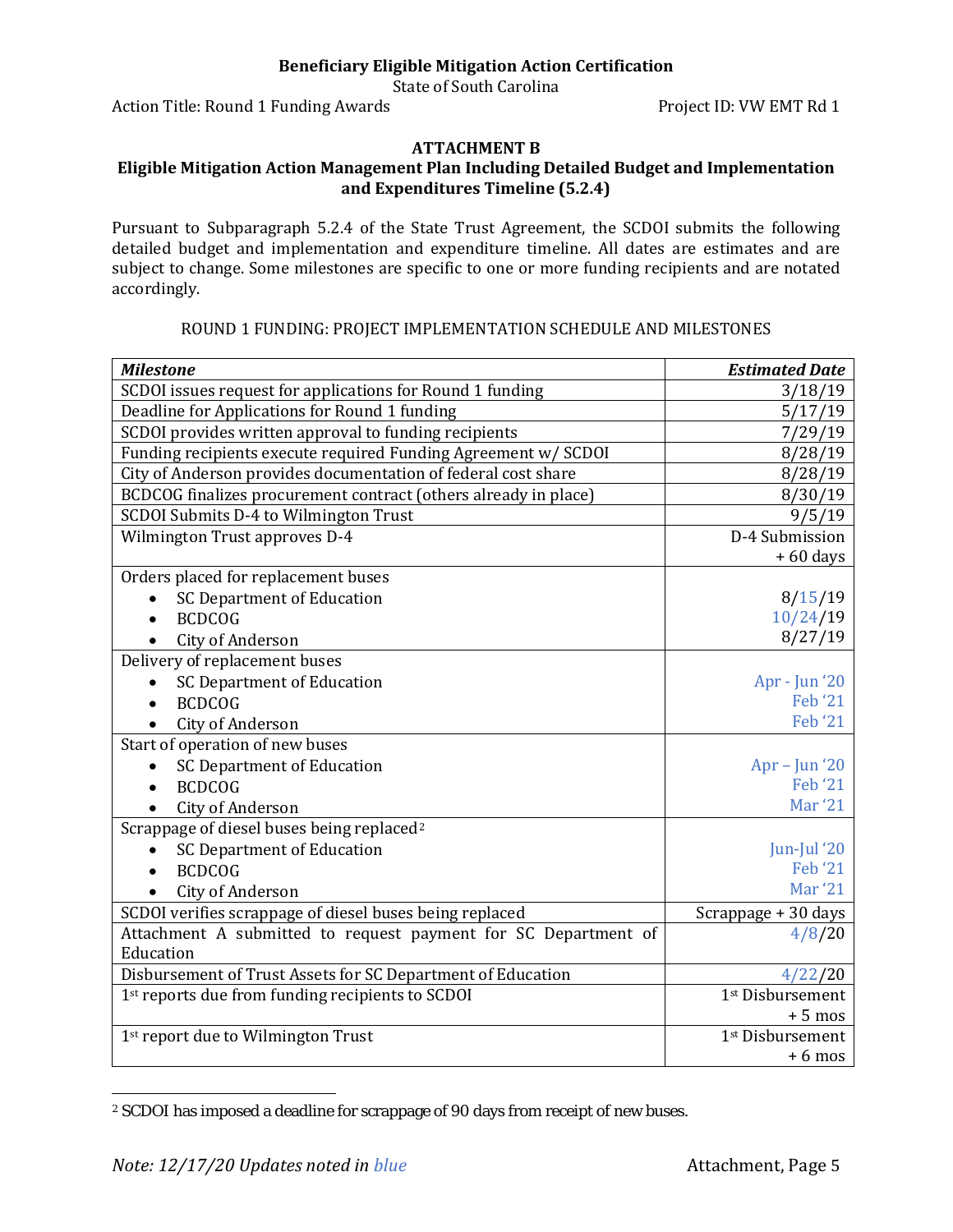State of South Carolina

Action Title: Round 1 Funding Awards **Project ID: VW EMT Rd 1** 

| Attachment A submitted to request payment for BCDCOG                     | <b>Feb</b> '21        |
|--------------------------------------------------------------------------|-----------------------|
| Disbursement of Trust Assets for BCDCOG                                  | <b>Feb</b> '21        |
| Attachment A submitted to request payment for City of Anderson           | <b>Mar '21</b>        |
| Disbursement of Trust Assets for City of Anderson                        | <b>Mar '21</b>        |
| Attachment A submitted for any outstanding funding needs (after          | Apr '21               |
| verifying scrappage revenue, if any)                                     |                       |
| Disbursement of Trust Assets for remainder of outstanding funds (if any) | Apr '21               |
| Project completion deadline (24 mos following Funding Agreement          | no later than 8/28/21 |
| execution)                                                               |                       |
| SCDOI verifies, reports project completion to Wilmington Trust           | no later than 9/21/21 |
| Semiannual reports due from funding recipients to SCDOI                  | $1/10$ and $7/10$     |
| Aggregated semiannual reports due to Wilmington Trust                    | 1/30 and 7/30         |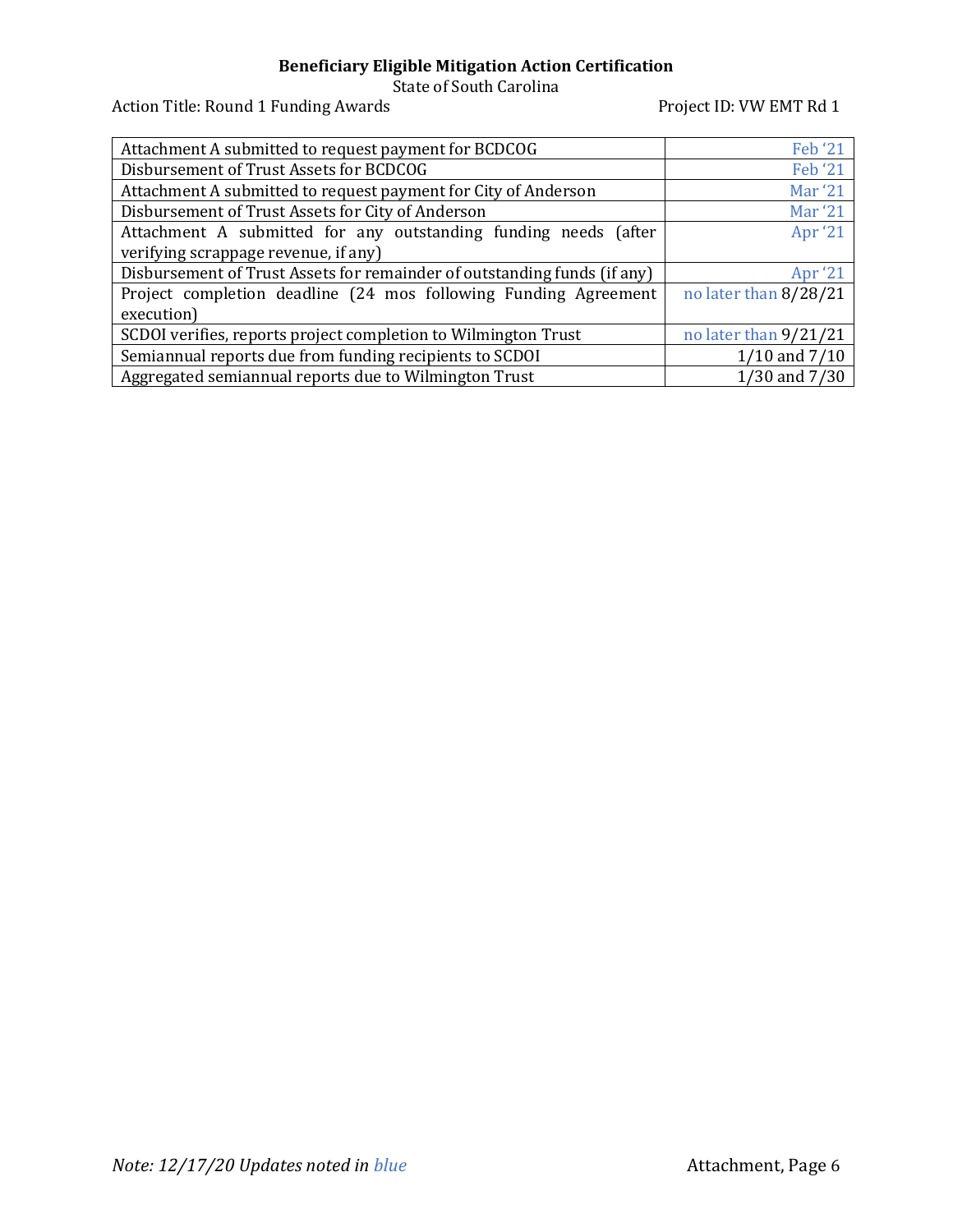State of South Carolina

Action Title: Round 1 Funding Awards **Project ID: VW EMT Rd 1** 

| <b>Budget Category</b>                                      | <b>Total Approved</b><br><b>Budget</b> | <b>Share of Total</b><br><b>Budget to be</b><br><b>Funded by the</b><br><b>Trust</b> | Cost Share* (if<br><i>applicable</i> ) |
|-------------------------------------------------------------|----------------------------------------|--------------------------------------------------------------------------------------|----------------------------------------|
| Equipment Expenditure - Propane School<br><b>Buses</b> (78) | \$7,872,618.00                         | \$7,812,168.00                                                                       | \$60,450.00                            |
| Equipment Expenditure - Electric Transit<br>Buses $(3)$     | \$1,783,014.00                         | \$1,282,950.40                                                                       | \$500,063.60                           |
| Equipment Expenditure - Electric<br>Charging Station(s)     | \$180,000.00                           | \$104,000.00                                                                         | \$76,000.00                            |
| Equipment Expenditure - CNG Transit<br>Bus $(1)$            | \$490,457.00                           | \$73,568.55                                                                          | \$416,888.45                           |
| Equipment Expenditure - Subtotal                            | \$10,326,089.00                        | \$9,272,686.95                                                                       | \$1,053,402.05                         |
| Administrative $(0\%)$                                      | \$0.00                                 | \$0.00                                                                               | \$0.00                                 |
| <b>Project Totals</b>                                       | \$10,326,089.00                        | \$9,272,686.95                                                                       | \$1,053,402.05                         |
| Percentage                                                  | 100%                                   | 89.8%                                                                                | 10.2%                                  |

#### ROUND 1 FUNDING BUDGET

\*Note: the cost shares for the funding recipients noted above do not account for any revenues from scrappage of the buses to be replaced. These revenues, if any, will be added to the above cost share to reduce the share of the total budget to be funded through the Volkswagen Environmental Mitigation Trust. The cost share for the electric transit buses also does not include the annual lease expenditure for the electric battery used in each bus, which will be funded through Charleston County sales tax.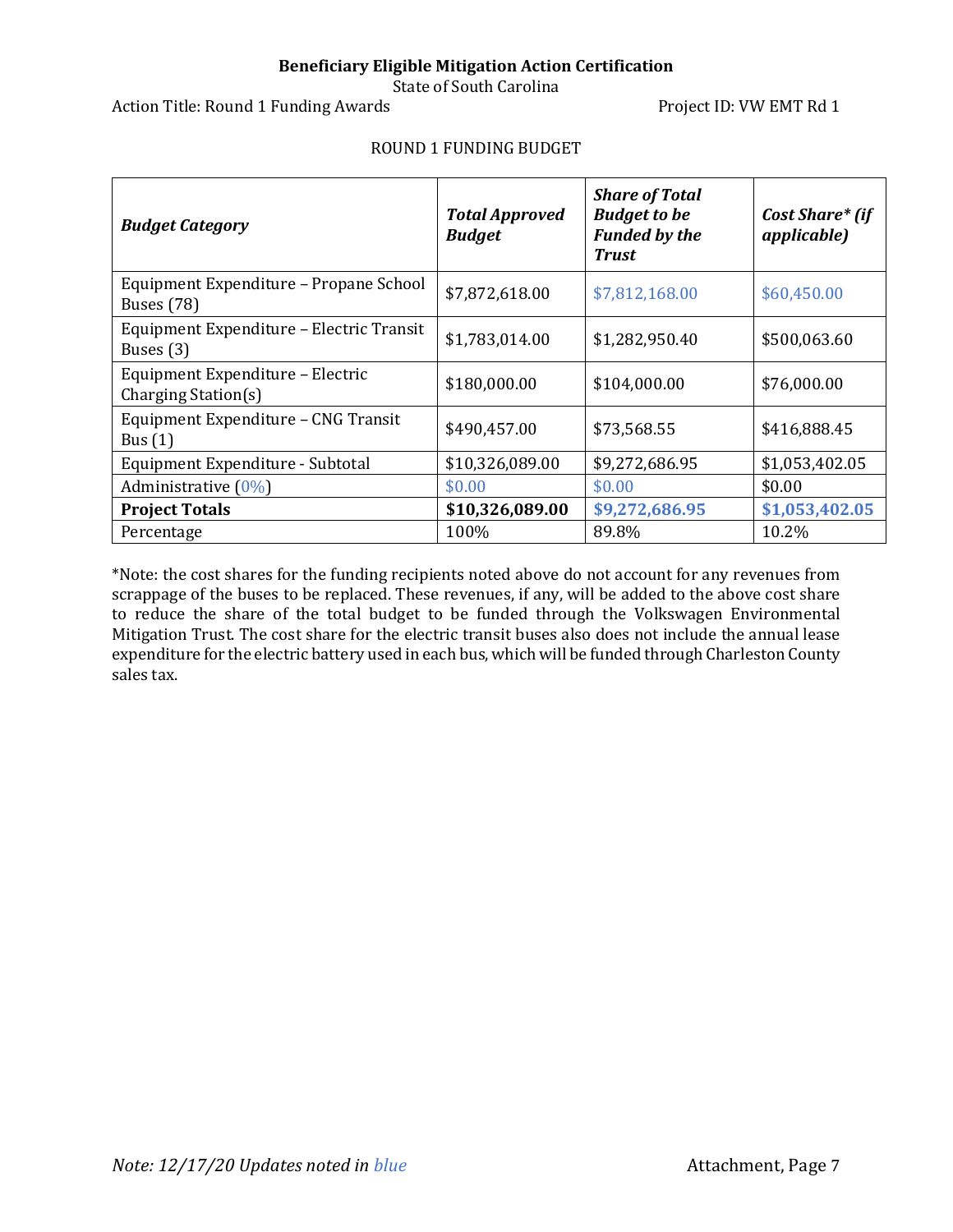State of South Carolina

Action Title: Round 1 Funding Awards **Project ID: VW EMT Rd 1** 

### PROJECTED TRUST ALLOCATIONS

| a. South Carolina's Allocation                                                                 | \$ | 33,895,491.39 |
|------------------------------------------------------------------------------------------------|----|---------------|
| b. Obligated Awards from Previous D-4 Submittals (Equipment +<br>Administrative Costs)         | \$ |               |
| c. South Carolina's Net Allocation (line a - line b)                                           | \$ | 33,895,491.39 |
| d. Current D-4 Funding Request for Round 1 Awards (Equipment + 1% for<br>Administrative Costs) | S  | 9,272,686.95  |
| e. South Carolina's Remaining, Unobligated Allocation (line c - line d)                        |    | 24,622,804.44 |

| <b>Anticipated Calendar Year for Asset</b><br><b>Trust Distributions (Equipment +</b><br>1% for Administrative Costs for<br><b>Round 1 Funding)</b> |                    | 2020          | 2021                |
|-----------------------------------------------------------------------------------------------------------------------------------------------------|--------------------|---------------|---------------------|
| 1. Anticipated Annual Project Funding<br>Request to be paid through the Trust                                                                       | $\mathbf{\hat{S}}$ | 7,812,168.00  | \$<br>1,460,518.95  |
| 2. Anticipated Annual Cost Share                                                                                                                    | \$                 | 60,450.00     | \$<br>992,952.05    |
| 3. Anticipated Total Project Funding<br>by Year (line $1 +$ line 2)                                                                                 | \$                 | 7,872,618.00  | \$<br>2,453,471.00  |
| 4. Cumulative Trustee Payments Made<br>Prior to Beginning of Year                                                                                   | \$                 |               | \$<br>7,812,168.00  |
| 5. Current Year Beneficiary Project<br>Funding to be paid through the Trust<br>(line 1)                                                             | \$                 | 7,812,168.00  | \$<br>1,460,518.95  |
| 6. Total Funding Paid to Beneficiary,<br>inclusive of Current Action by Year<br>$(line 4 + line 5)$                                                 | \$                 | 7,812,168.00  | \$<br>9,272,686.95  |
| 7. Beneficiary Share of Estimated<br>Funds Remaining in Trust @<br>Beginning of Year                                                                | \$                 | 33,895,491.39 | \$<br>26,083,323.39 |
| 8. Net Beneficiary Funds Remaining in<br>Trust @ Year End (line 7 - line 5)                                                                         | $\mathbf{\hat{S}}$ | 26,083,323.39 | \$<br>24,622,804.44 |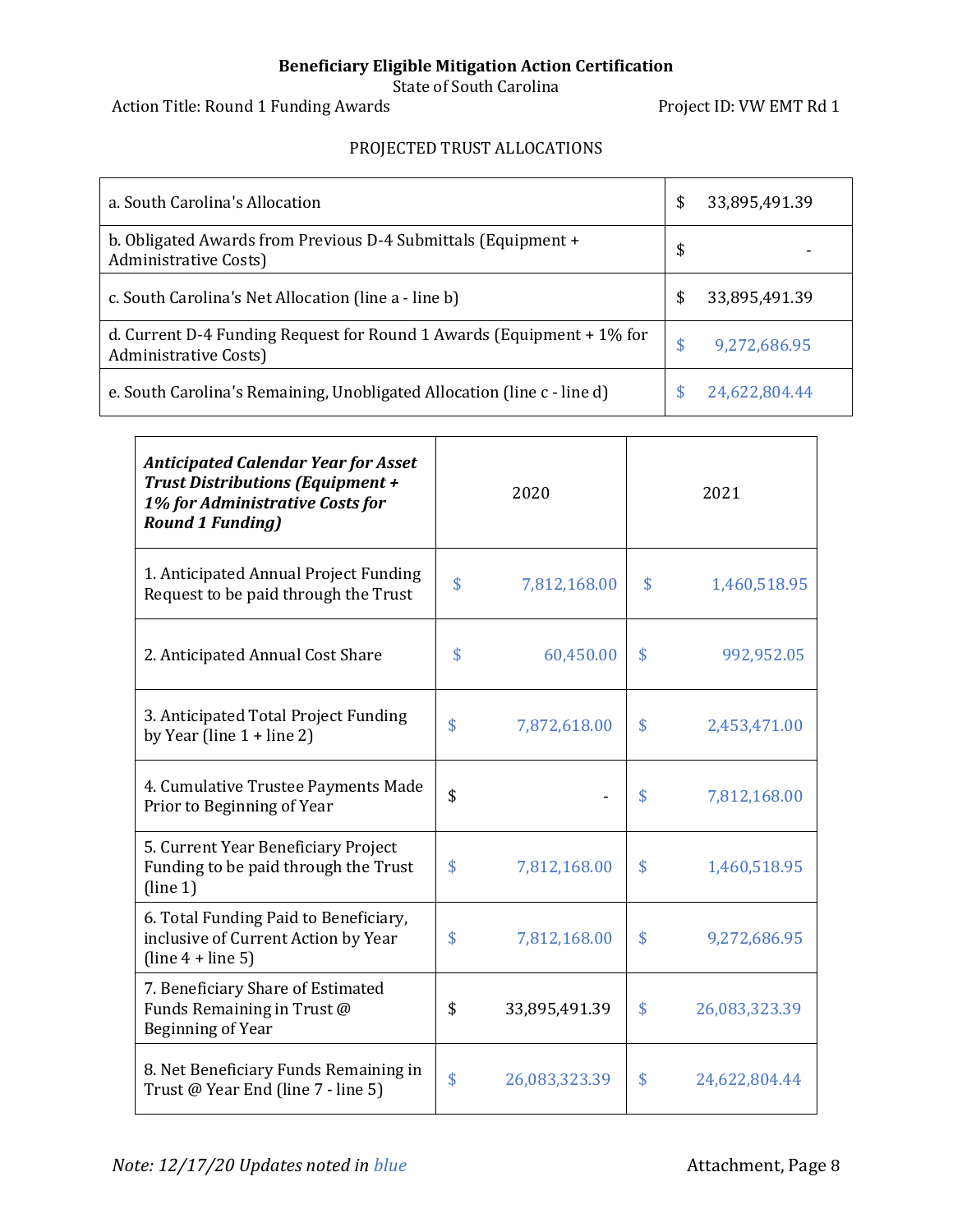State of South Carolina

Action Title: Round 1 Funding Awards **Project ID: VW EMT Rd 1** 

#### **ATTACHMENT C**

#### **Detailed Plan for Reporting on Eligible Mitigation Action Implementation (5.2.11)**

What follows is an excerpt from Section II of the Request for Applications: Round 1 - Application Manual:

#### **Regular Progress Reports Required Under Trust Agreement**

Subparagraph 5.3 of the Trust Agreement outlines South Carolina's reporting obligations under the EMT. Reports are due as follows:

- First report is due six (6) months following first disbursement of Trust Assets; and
- Semi-annual reports are due thereafter by:
	- o January 30<sup>th</sup> (for prior  $7/1 12/31$  period); and
	- o July 30<sup>th</sup> (for prior  $1/1 6/30$  period).

Reports to the Trustee must describe the progress implementing each Eligible Mitigation Action during the six-month period leading up to the reporting date (including a summary of all costs expended on the Eligible Mitigation Action through the reporting date). Such reports shall include a complete description of the status (including actual or projected termination date), development, implementation, and any modification of each approved Eligible Mitigation Action.

In order to ensure compliance with these reporting obligations, an award recipient, as a condition of receipt of funds, agrees to submit reports containing sufficient detail to comply with these reporting requirements no later than the following dates:

- First report is due five (5) months following first disbursement of Trust Assets; and
- Semi-annual reports are due thereafter by:
	- o January  $10^{th}$  (for prior  $7/1 12/31$  period); and
	- $\circ$  July 10<sup>th</sup> (for prior 1/1 6/30 period).

Reports must contain the following certifying statement: "These reports shall be signed by an official with the authority to submit the report and must contain an attestation that the information is true and correct and that the submission is made under penalty of perjury."

These reports will be submitted until such time as the project is completed and written notice is provided by the SCDOI that further reports are no longer required. A final report with aggregated data will be required to provide a comprehensive overview of the funding received, its use, and the calculated environmental and public health benefits, including the reduction in NOx emissions.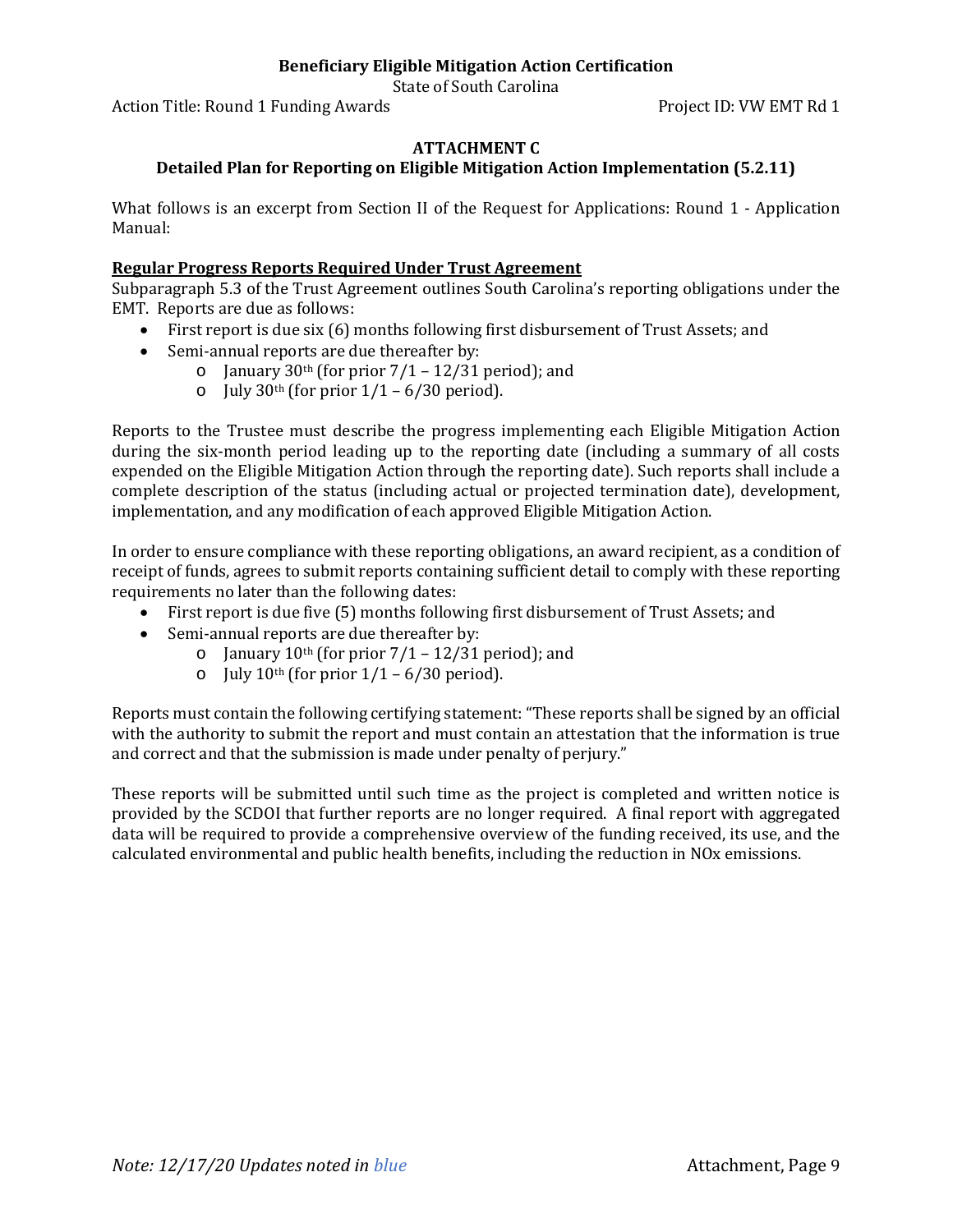State of South Carolina

Action Title: Round 1 Funding Awards **Project ID: VW EMT Rd** 1

# **ATTACHMENT D**

#### **Detailed cost estimates from selected or potential vendors for each proposed expenditure exceeding \$25,000 (5.2.6)**

#### **SC Department of Education (78 propane buses):**

The state procurement contract for 06/21/2019 to 06/20/2022 provides for a base price of \$98,860.00:



The SCDOE issued a change-order to include LED headlights and to increase the capacity to 77 students. The table below outlines the final pricing as funded under this Round 1 Funding Award.

| <b>Bid Price</b> | <b>Tax</b> | 77<br><b>Passenger</b><br><b>Upgrade</b> | <b>LED</b><br><b>Headlights</b> | Total Purchase Price Per<br>Unit |
|------------------|------------|------------------------------------------|---------------------------------|----------------------------------|
| \$98,860.00      | \$500      | \$1,123.00                               | \$448.00                        | \$100,931.00                     |

The final purchase order included an additional upgrade cost for GPS/ Telematics. That price was not known until following the SCDOI's award and, as such, is not included in the VW EMT funding.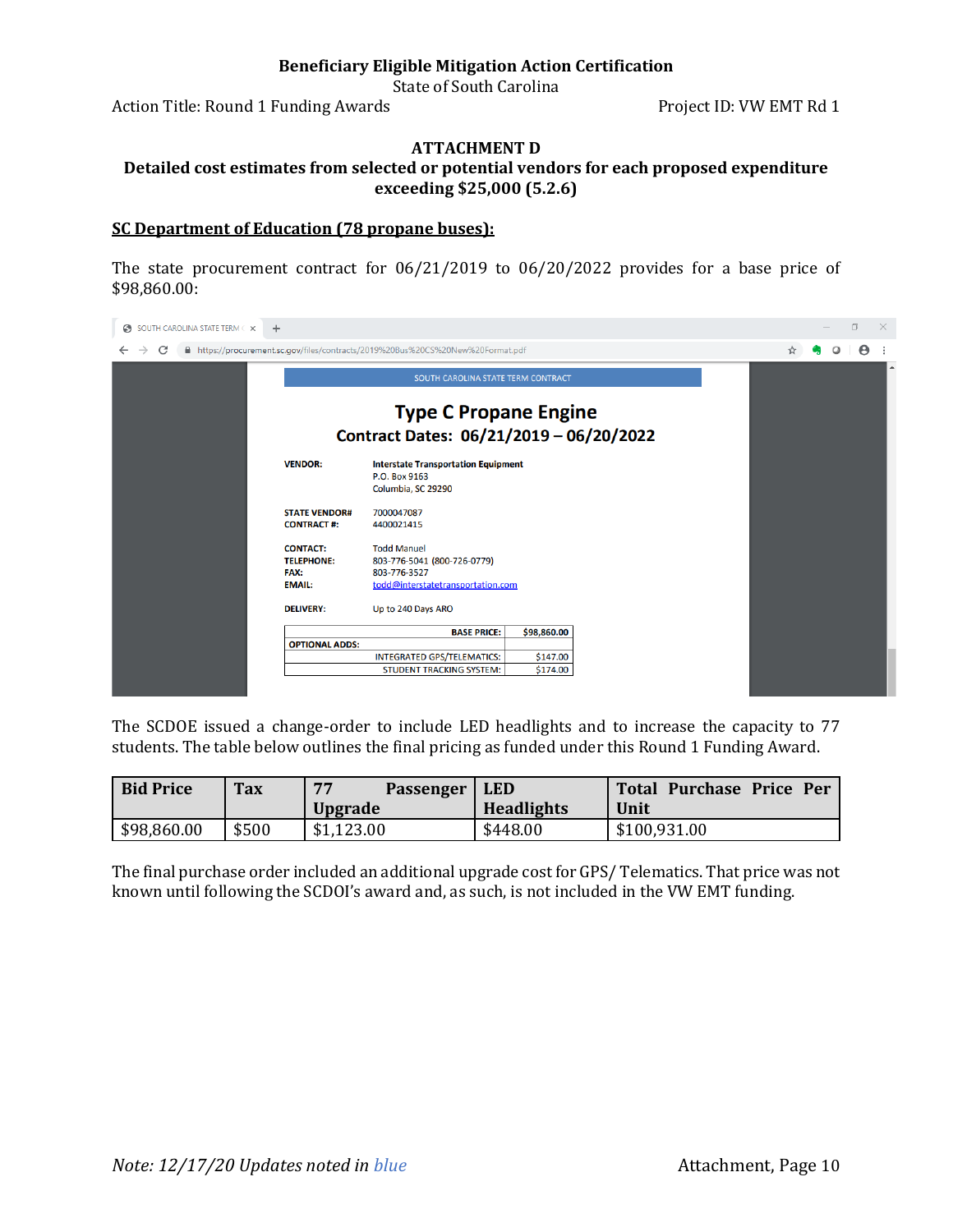State of South Carolina

Action Title: Round 1 Funding Awards **Project ID: VW EMT Rd 1** 

#### **Berkeley-Charleston-Dorchester Council of Governments (3 electric transit bus and charging stations):**

- A. CARTA shall pay and the Contractor shall accept:
	- 1. Five Hundred and Ninety-Four Thousand, Three Hundred and Thirty-Eight Dollars (\$594,338) per Bus ("Bus Unit Price"), for a total of One Million Seven Hundred and Eighty-Three Thousand and Twelve Dollars (\$1,783,012) for all three (3) Buses initially purchased under this Agreement;
	- 2. Sixty Thousand Dollars (\$60,000) per Depot Charging Station ("Depot Charging Unit Price") for a total of One Hundred and Eighty Thousand Dollars (\$180,000) for the Three (3) Charging Stations initially purchased under this Agreement;

for a total contract price of One Million, Nine Hundred and Sixty-Three Thousand and Twelve Dollars (\$1,963,012) BUT SPECIFICALLY EXCLUDING SALES TAX ("Contract Price").

*\*Note: There is a \$2 discrepancy in the subtotal for the purchase price of the three buses under A.1. above. That will be corrected before execution of the contract to reflect a price of \$1,783,014 for the buses and a total contract price of \$1,963,014, per BCDCOG.*